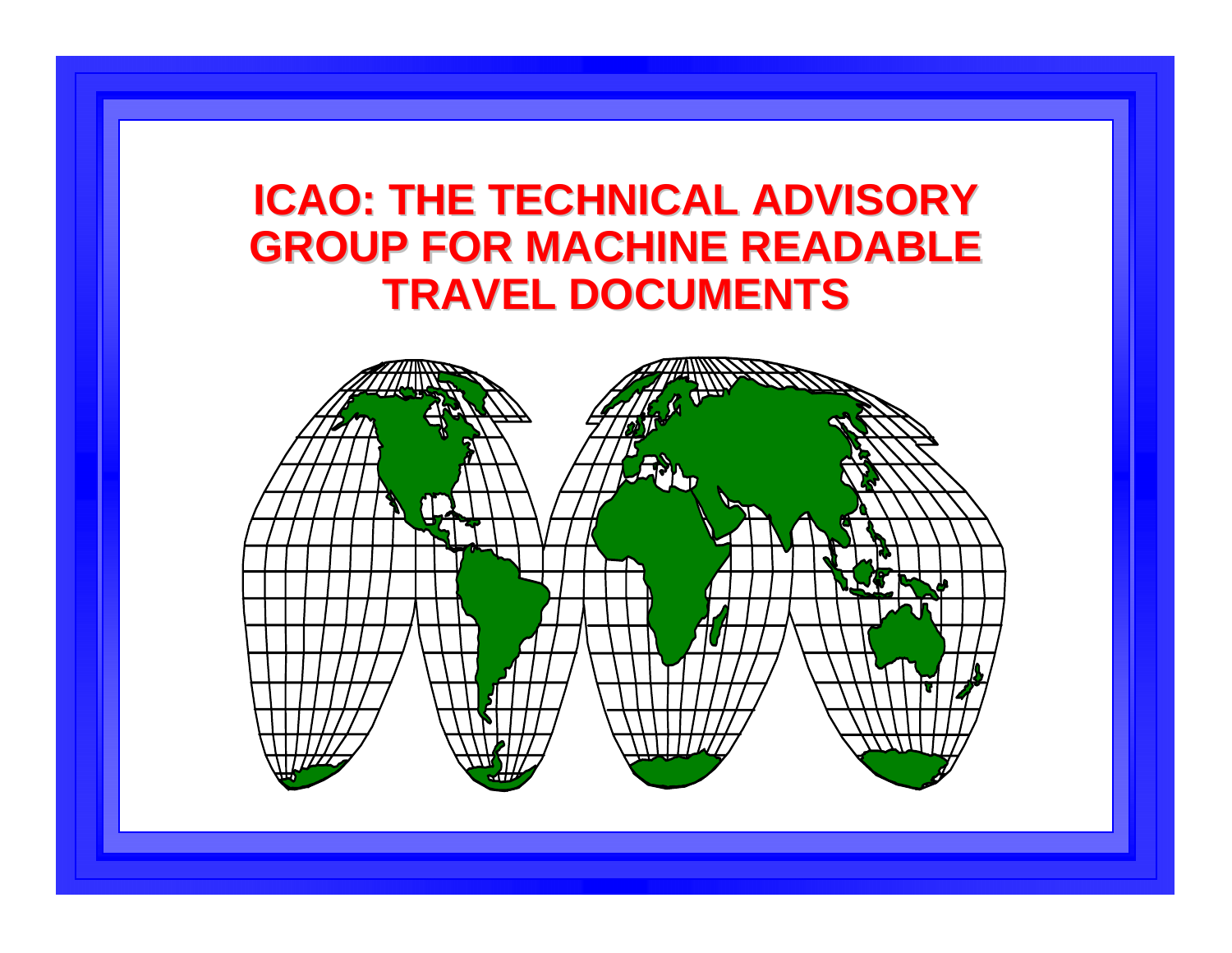# **International Civil Aviation Organization (ICAO) Organization (ICAO)**

- **United Nations specialized agency**
- **Established in 1945 by Chicago Convention**
- **Headquarters in Montreal**
- **Regional Offices in 7 Countries**
- **ICAO Assembly (188 Nation States)**
- **ICAO Council (33 Nation States)**
- **ICAO Committees (e.g. Air Transport Committee)**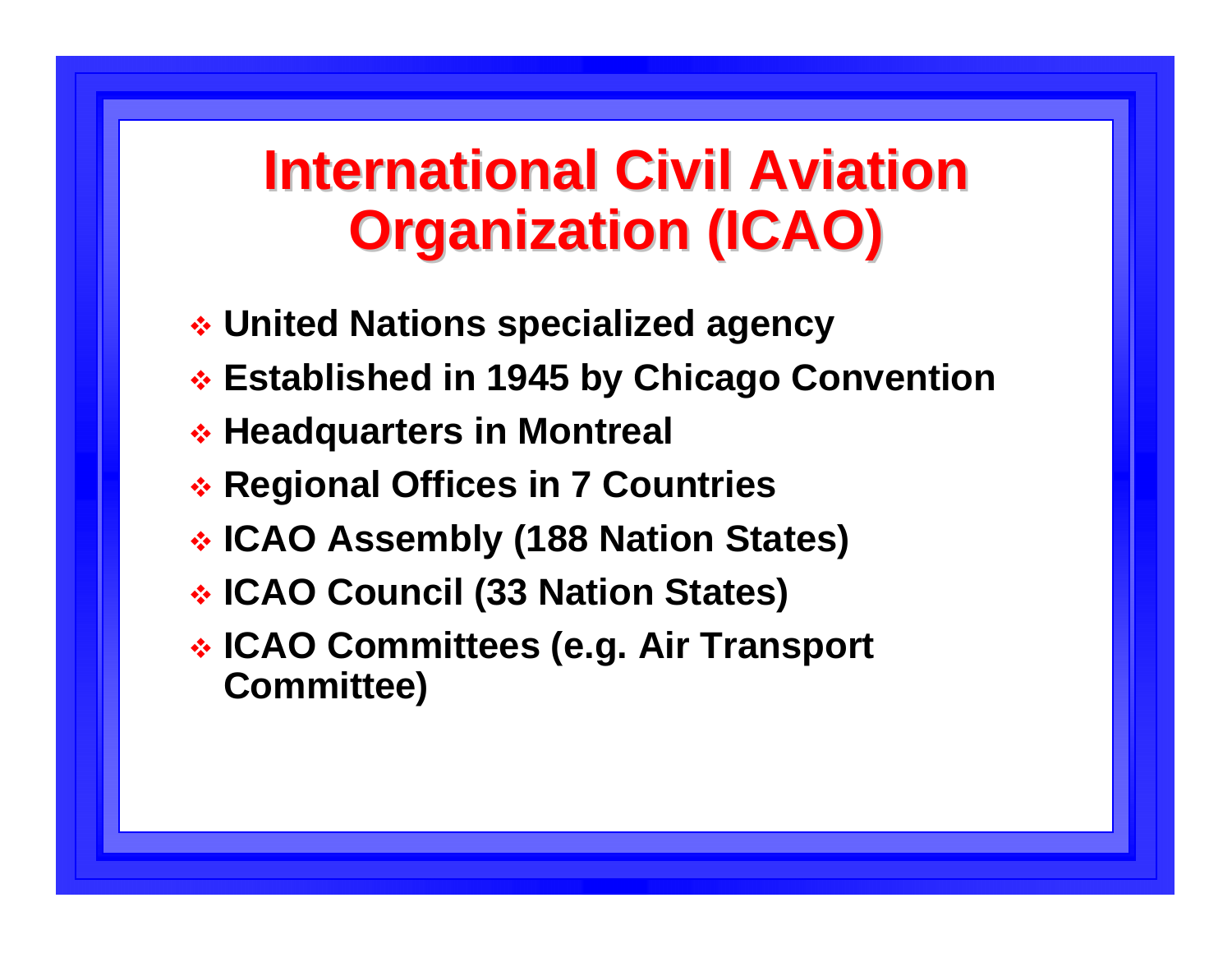# **ICAO Organization Chart ICAO Organization Chart**

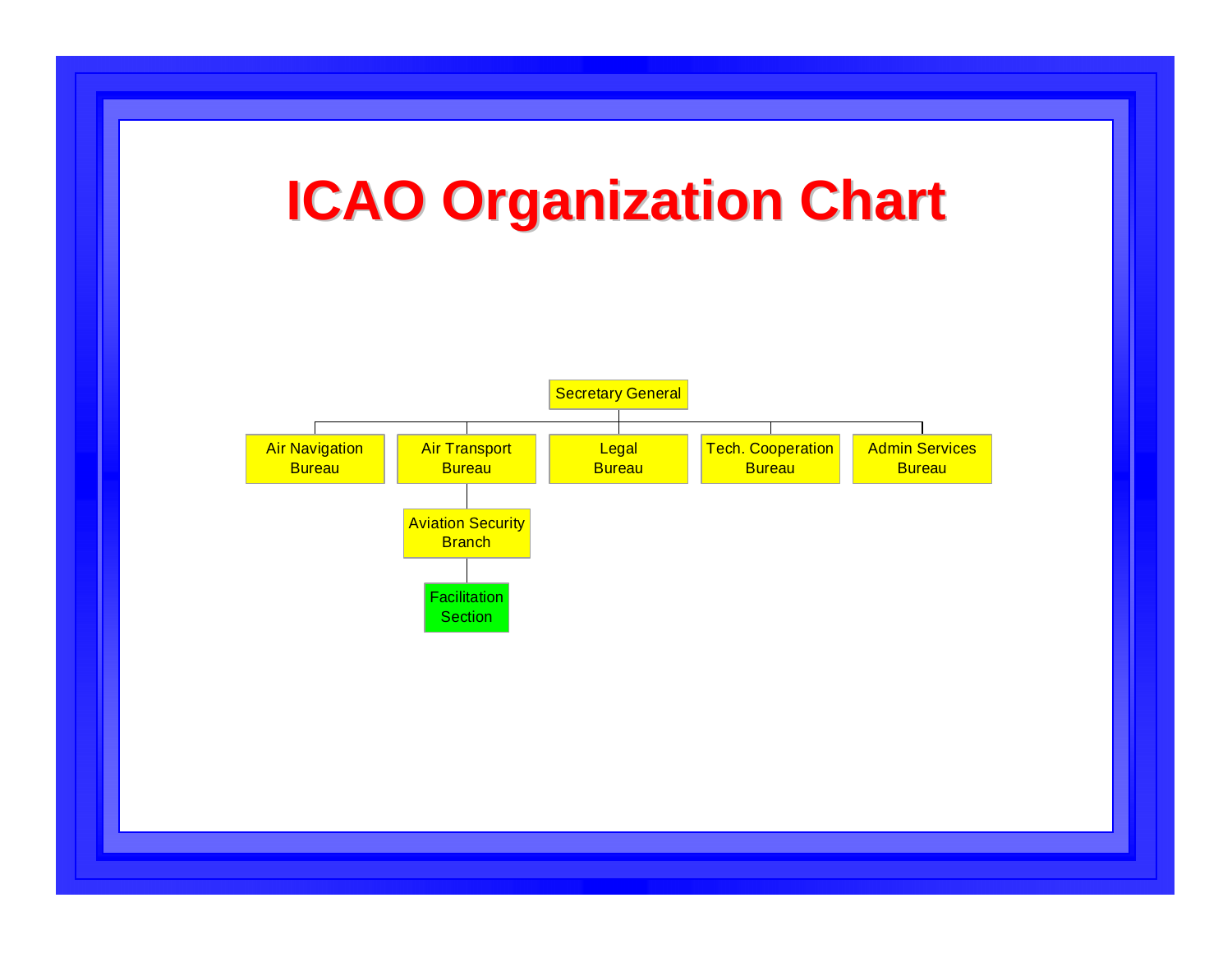#### **Facilitation Facilitation "FAL "Responsibilities Responsibilities**

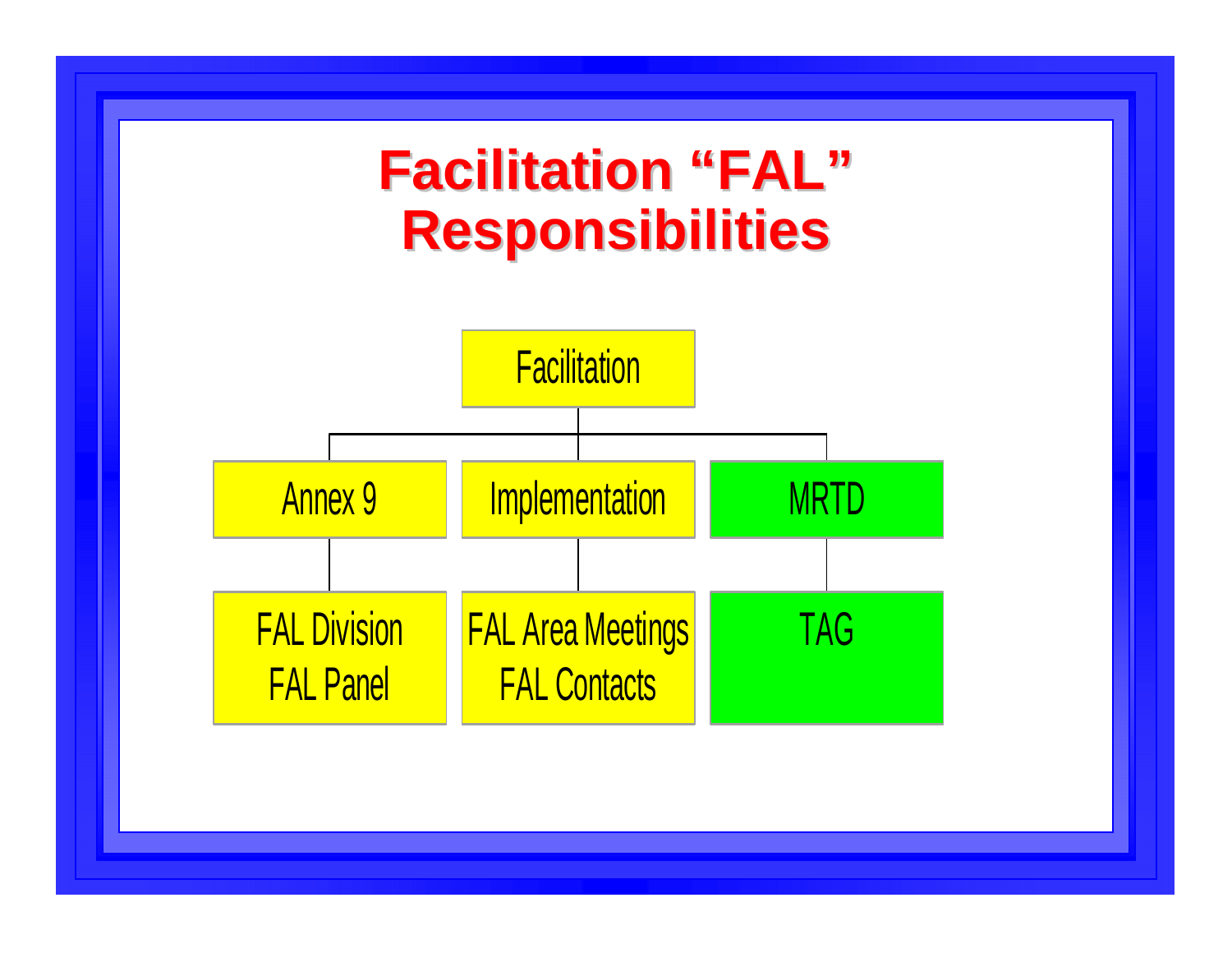## **TAG Members TAG Members**

- **USA**
- **Canada**
- **Australia**
- **Netherlands**
- **United Kingdom**
- **France**
- **Japan**
- **Germany**
- **Czech Republic**
- **Sweden**
- **New Zealand (1998)**
- **India**
- **Russia (1998)**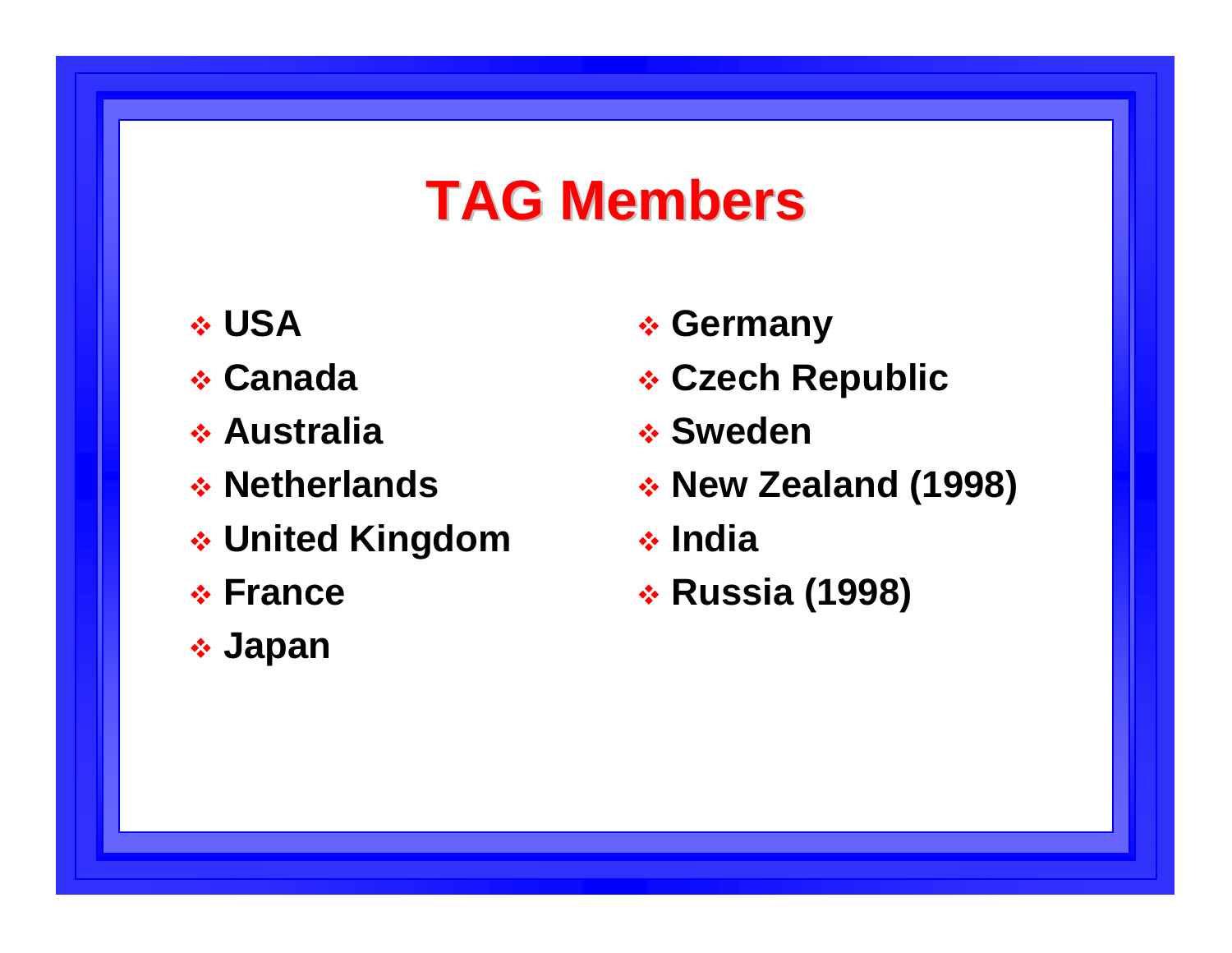### **TAG –Observers Observers**

- $\bullet$ **Argen tina**
- •**Austria**
- $\bullet$ **Belgium**
- •**Brazil**
- •**Cameroon**
- •**China**
- •**Croatia**
- $\bullet$ **Egypt**
- •**Estonia**
- $\bullet$ **Ethiopia**
- •**Finland**
- $\bullet$ **Ghana**
- •**Greece**
- •**Honduras**
- **Hong Kong** •
- •**Ireland**
- **Israel**
- •**Jamaica**
- **Korea**
- **Latvia**
- **Lesotho**

#### • **Mali**

- •**Mauritius**
- •**Mexico**
- •• Moldova
- **Nigeria**
	- •**Norway**
	- •**Pakistan**
	- •**Panama**
	- $\bullet$ **Philippines**
- **Poland**
- **Portugal**
- **Saudi Arabia**
- **Singapore**
- **Spain**
- **Sri Lanka**
- **Switzerland**
- **Thailand**
- **Turkey**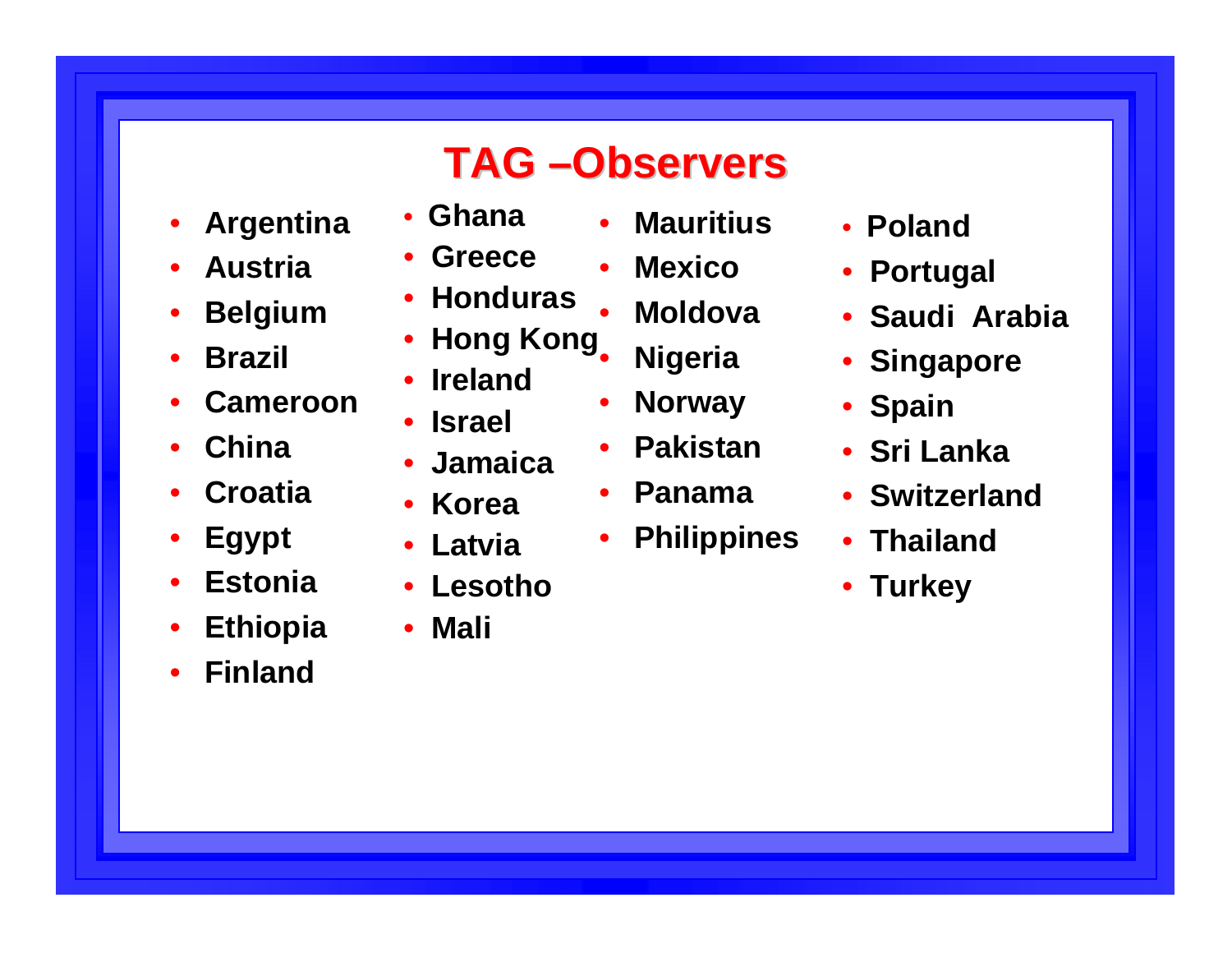### **Stakeholders in TAG Stakeholders in TAG-MRTD**

 **Governments -Passport and Visa issuing agencies -Border Control and Immigration -Customs-Police and Forensic Labs-Others, e.g. FAA, Public Printers, USDA -Int'l Orgs, e.g. UN, ICAO, Interpol, WCO Non-Governmental Organizations (NGOs) -Int'l Standards Organization (ISO) -Int'l Air Transport Association (IATA) -Airports Council International (ACI) -World Travel & Tourism Council (WTTC)**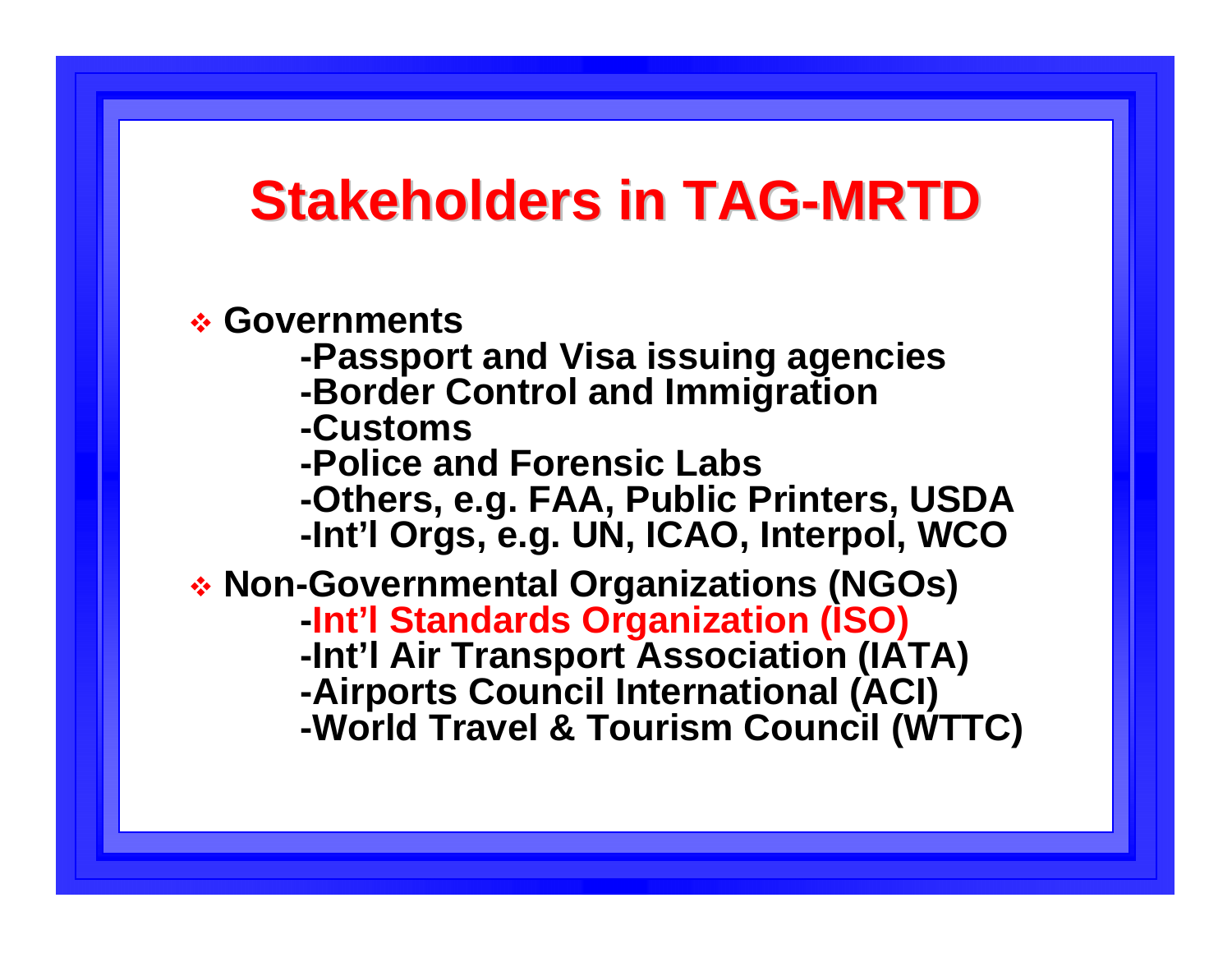**ISO/IEC JTC1/SC17 Committee ISO/IEC JTC1/SC17 Committee Int'l Stds Org/Int'l Elect Comm Joint Tech Comm 1/Sub Comm 17 "Identification Cards and Related Devices Identification Cards and Related Devices"**

- **WG1 - Physical Characteristics & Test Methods**
- **WG3 - Machine Readable Travel Documents**
- **WG4 - Integrated Circuit Cards with Contacts**
- **WG5 - International Issuer Numbers and Application Identifiers**
- **WG8 - Contactless Integrated Circuit(s) Cards**
- **WG9 - Optical Memory Cards**
- **WG10 - Drivers Licenses**
- **OWG -Other Working Group**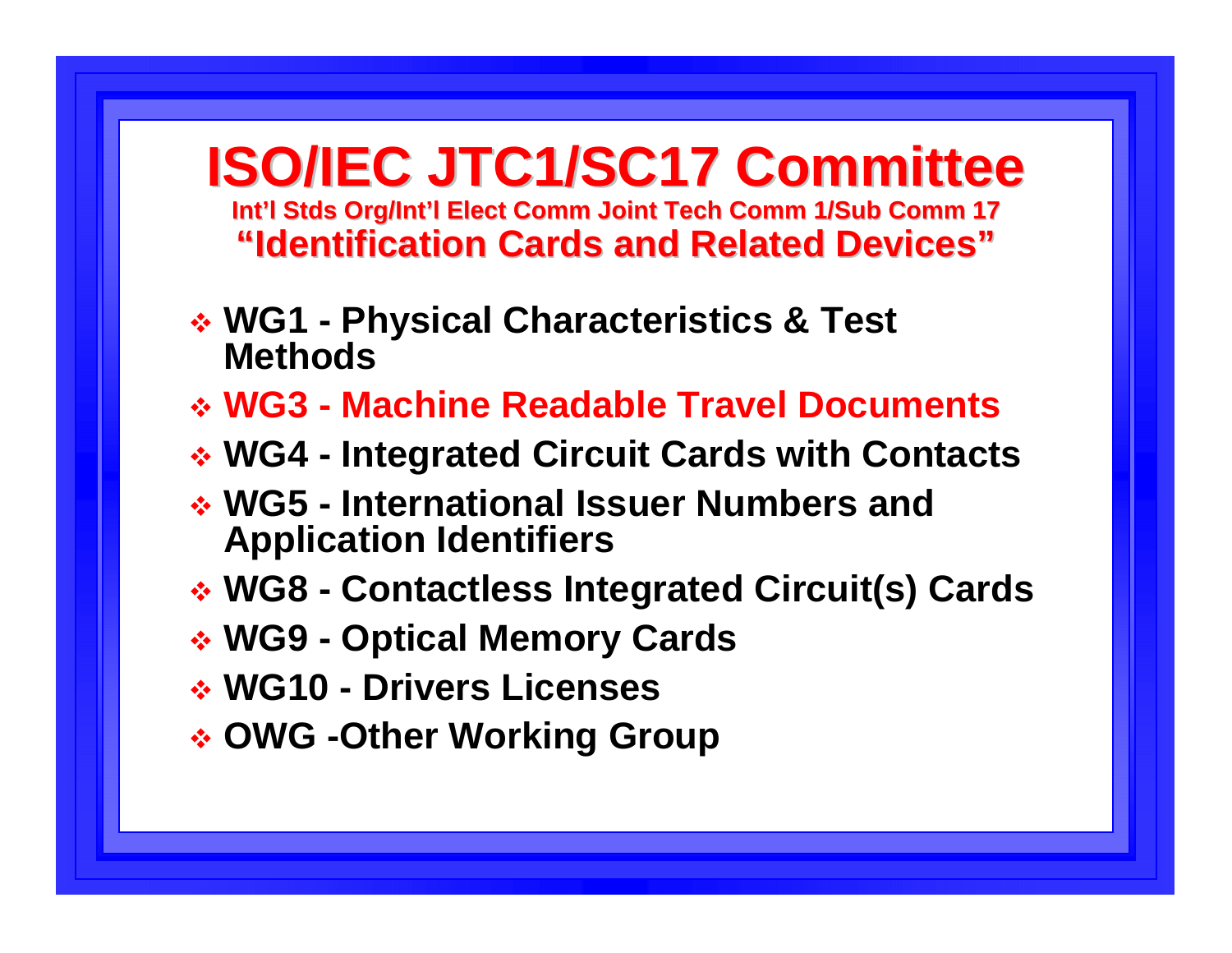# **Comparison of ICAO and ISO Comparison of ICAO and ISO**

| <b>Main</b>      | <b>ICAO</b>                                                                                      | <b>ISO</b>                                                                    |
|------------------|--------------------------------------------------------------------------------------------------|-------------------------------------------------------------------------------|
| <b>Oversight</b> | <b>Facilitation Section (FAL)</b>                                                                | Sub Committee 17 (SC17)                                                       |
| <b>Focus</b>     | Technical Advisory Group<br>(TAG/MRTD)                                                           | <b>Working Group 3 (WG3)</b>                                                  |
| <b>Technical</b> | <b>Working Groups</b><br>- Doc Content & Format<br>- Education & Promotion<br>- New Technologies | <b>Task Forces</b><br>- Harmonization<br>- Applications<br>- New Technologies |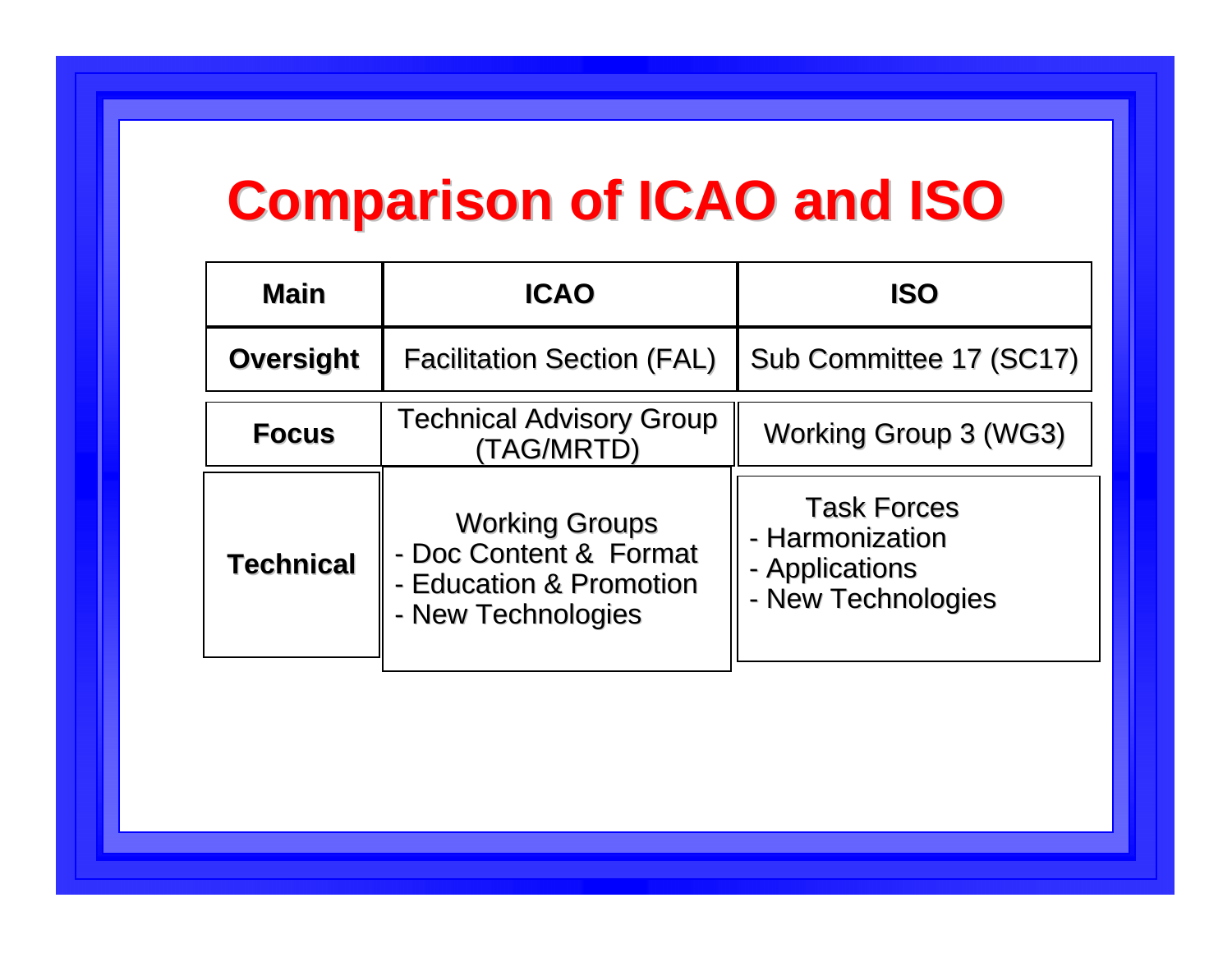### **Documents of ICAO & ISO Documents of ICAO & ISO**

- **ICAO Doc 9303 = ISO Standard 7501**
- **Doc 9303 Parts 1 (Passports) and 2 (Visas) are endorsed by ISO as Std 7501 Parts 1 & 2**
- **Doc 9303 Part 3 (Travel Documents a.k.a. Cards) endorsed by ISO as Std 7501 Part 3**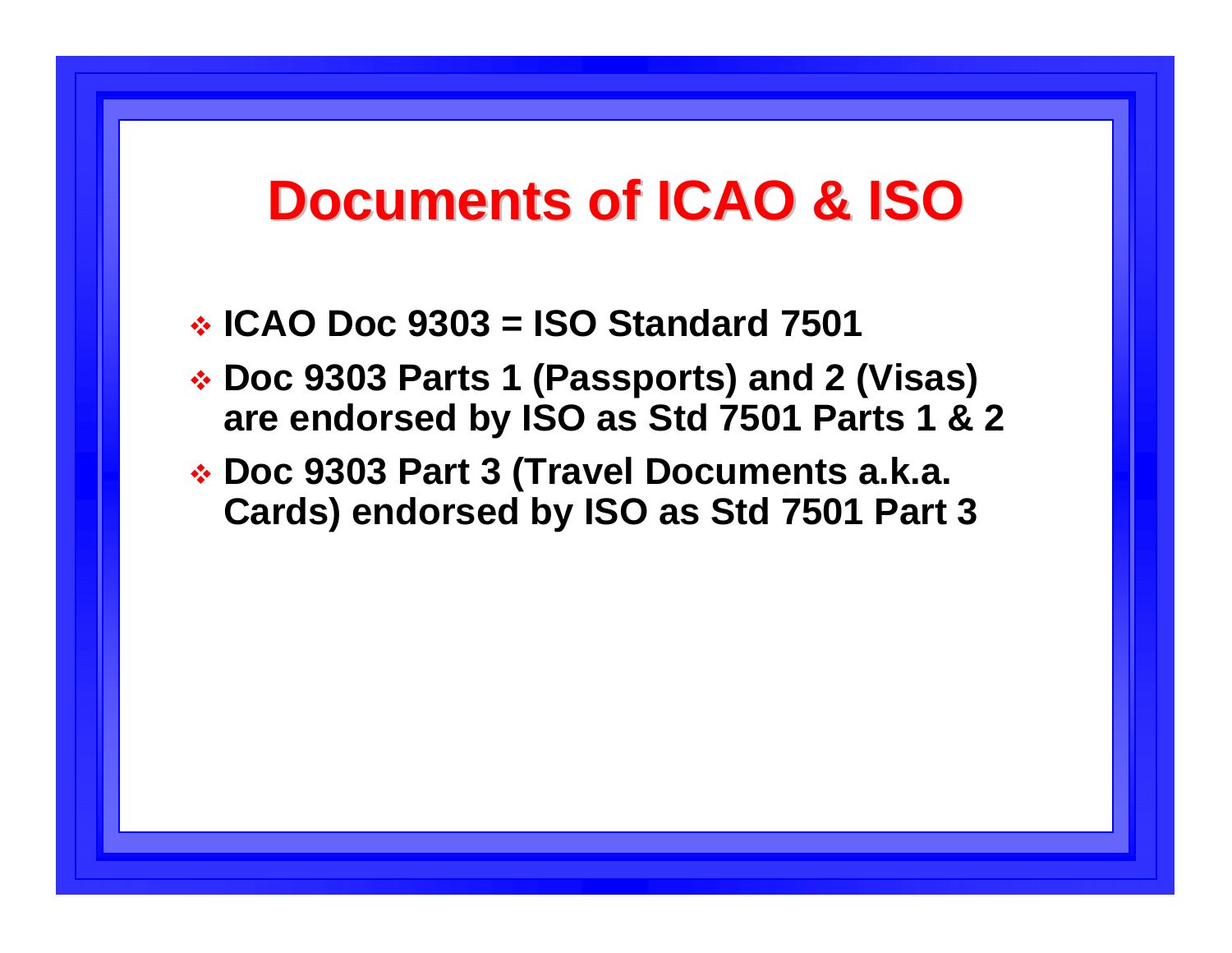## **Relationship between Political and Technical Factors and Technical Factors**

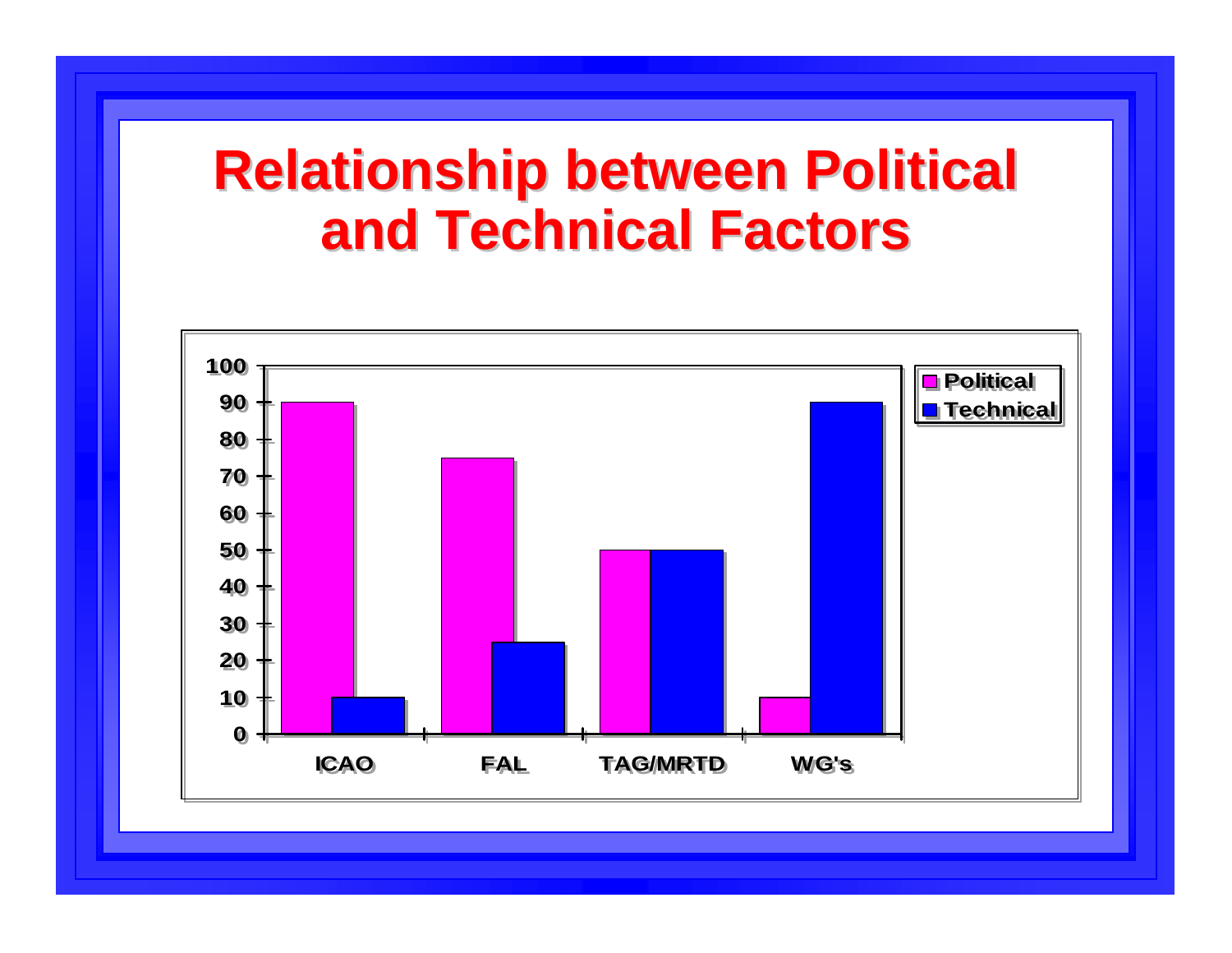# **Key Considerations Concerning Biometrics Deployment**

- **Public acceptability**
- **Practicality of capture**
- **Practicality of deployment**
- **A: Proprietary ness protecting investment against changing infrastructure or changing suppliers**
- **Impact on MRTD issuance process**
- **Impact on Border Security and Border Control**
- **Impact on design and manufacture of MRTDs**
- **Costs of deployment**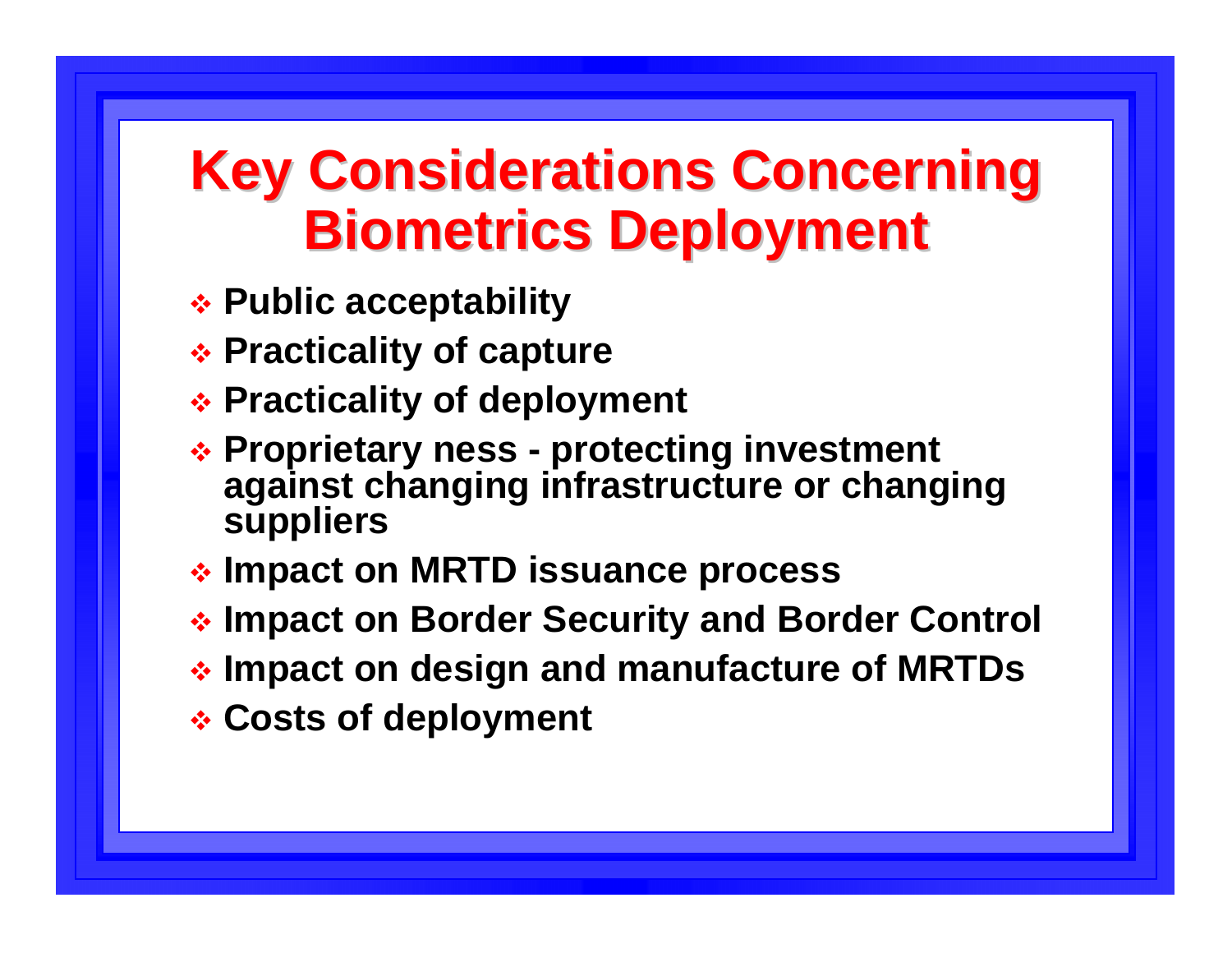#### **Overarching ICAO/NTWG Goals**

•**Global Interoperability – the crucial need for specifying how the biometrics deployed are to be used in a universally interoperable manner**

•**Uniformity – the need to minimize via specific standard setting, to the extent practical, the different solution variations that may potentially be deployed by member States**

•**Technical Reliability – the need for provision of guidelines and parameters to ensure member States deploy technologies that have been proven to provide a high level of confidence from an identity confirmation viewpoint; and that States reading data encoded by other States can be sure that the data supplied to them is of sufficient quality and integrity to enable accurate verification at their end**

•**Practicality – the need to ensure that recommended standards can be operationalized and implemented by States without them having to introduce a plethora of disparate systems and equipment to ensure they meet all possible variations and interpretations of the standards** 

•**Durability – that the systems introduced will last the maximum 10-year life of a travel document, and that future updates remain backwards compatible.**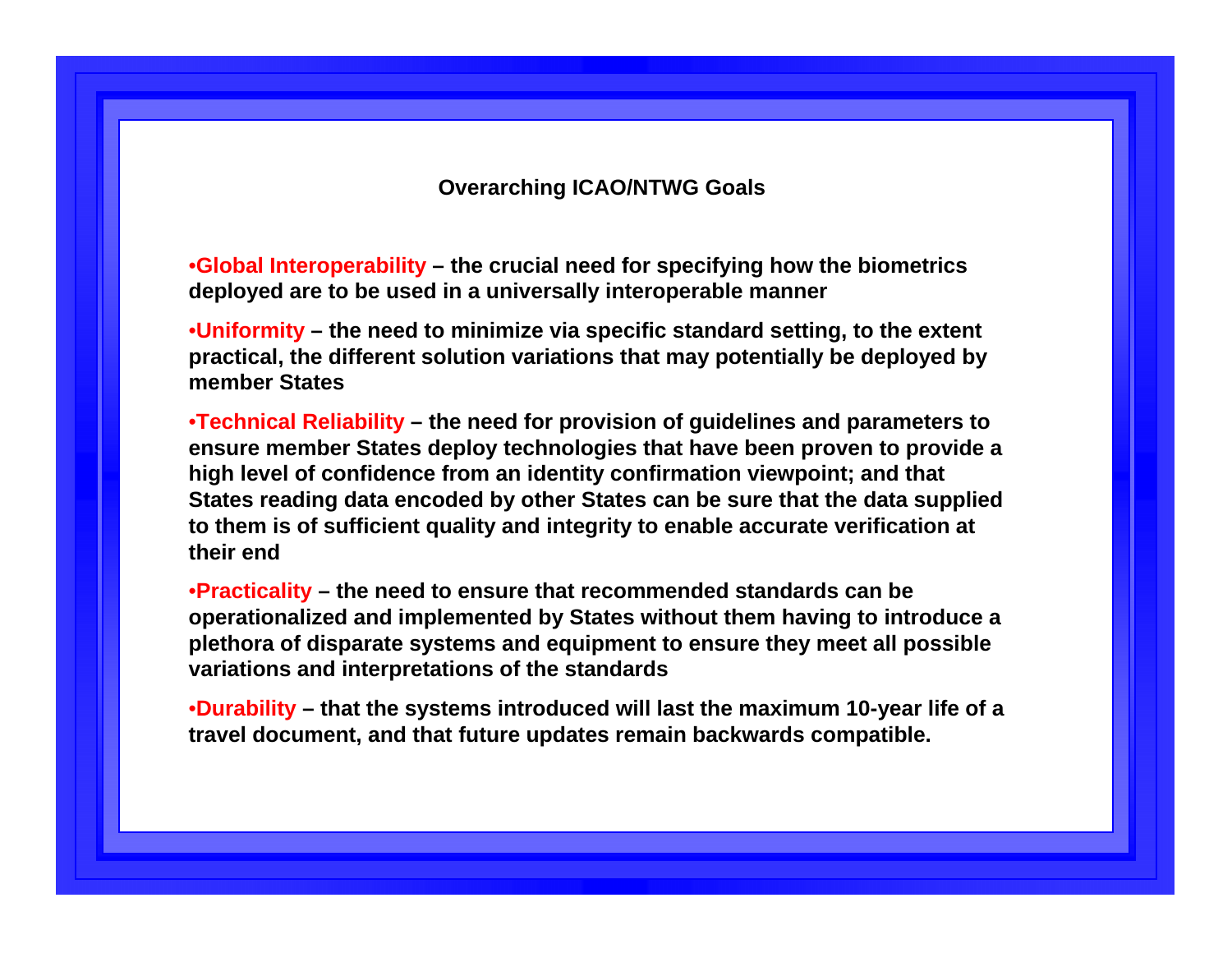#### **"ICAO TAG-MRTD/NTWG RESOLUTION N001 - Berlin, 28 June 2002**

**ICAO TAG-MRTD/NTWG endorses the use of face recognition as the globally interoperable biometric for machine assisted identity confirmation with machine readable travel documents.**

**ICAO TAG-MRTD/NTWG further recognizes that Member States may elect to use fingerprint and/or iris recognition as additional biometric technologies in support of machine assisted identity confirmation.**

*Endorsement:* **Unanimous"**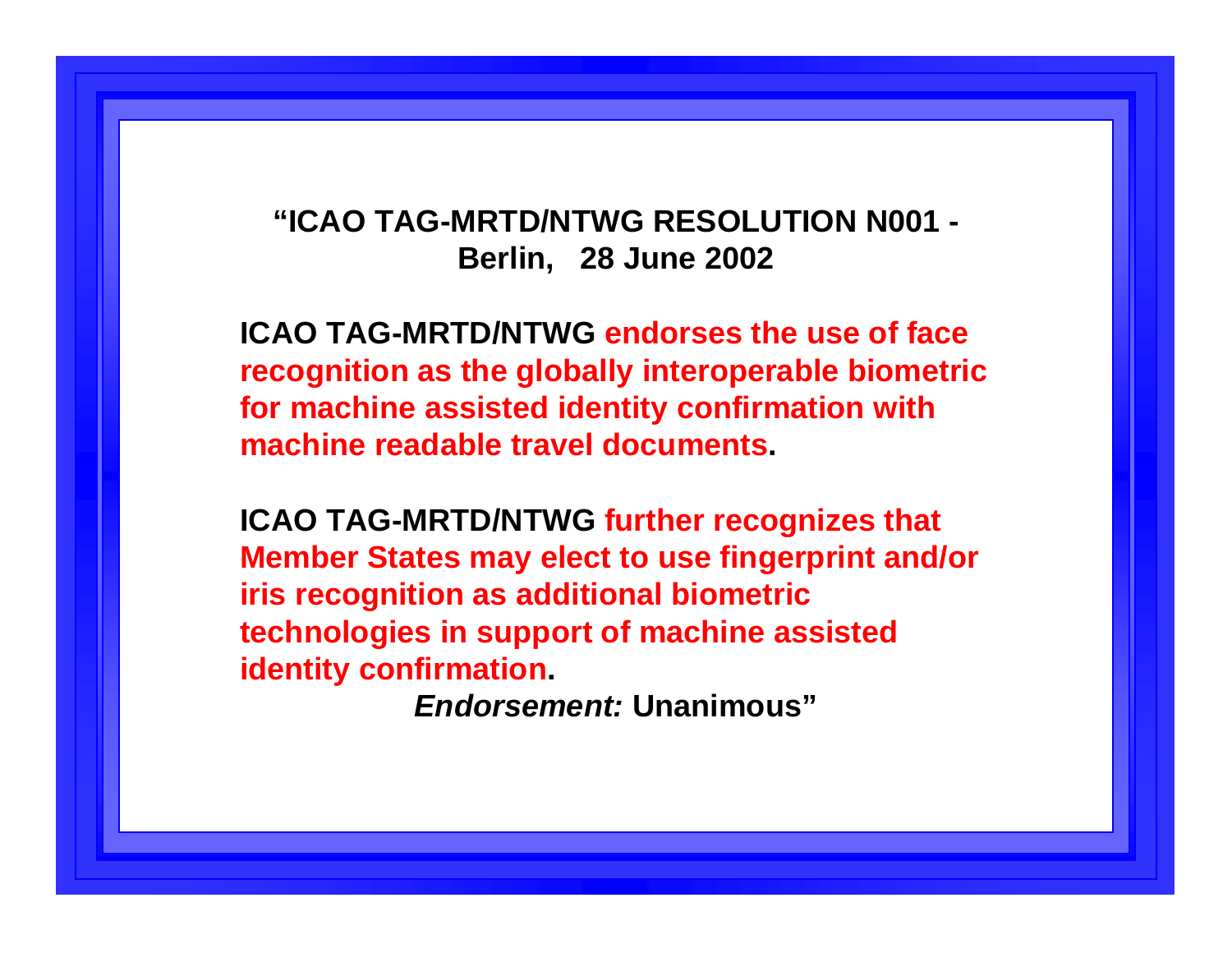**In reaching this resolution, NTWG observed that for the majority of States the following advantages applied to face:**

•**Facial photographs do not disclose information that the person does not routinely disclose to the general public**

•**The photograph (facial image) is already socially and culturally accepted internationally**

•**It is already collected and verified routinely as part of the MRTD application form process in order to produce a passport to ICAO Document 9303 standards**

•**The public are already aware of its capture and use for identity verification purposes**

•**It is non-intrusive – the user does not have to touch or interact with a physical device for a substantial timeframe to be enrolled.**

•**It does not require new and costly enrolment procedures to be introduced**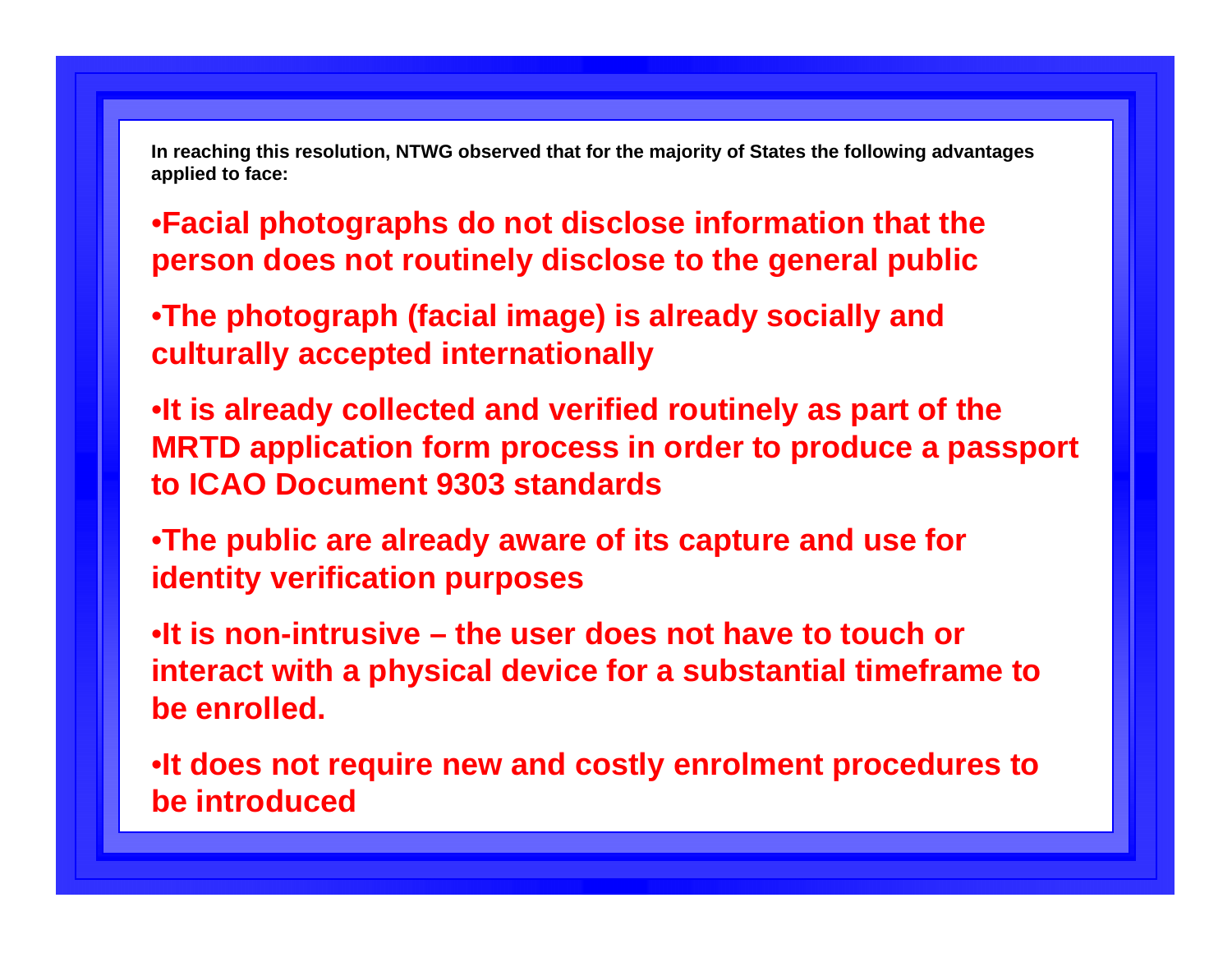•**Capture of it can be deployed relatively immediately and the opportunity to capture face retrospectively is also available**

- •**Many States have a legacy database of facial images captured as part of the digitized production of passport photographs which can be be encoded into facial templates and verified against for identity comparison purposes**
- •**It can be captured from an endorsed photograph, not requiring the person to be physically present**
- •**It allows capture of children's biometrics without the children having to be present**
- •**For watch lists, face (photograph) is generally the only biometric available for comparison**
- •**It always acquires**

•**Human verification of the biometric against the photograph/person is relatively simple and a familiar process for border control authorities**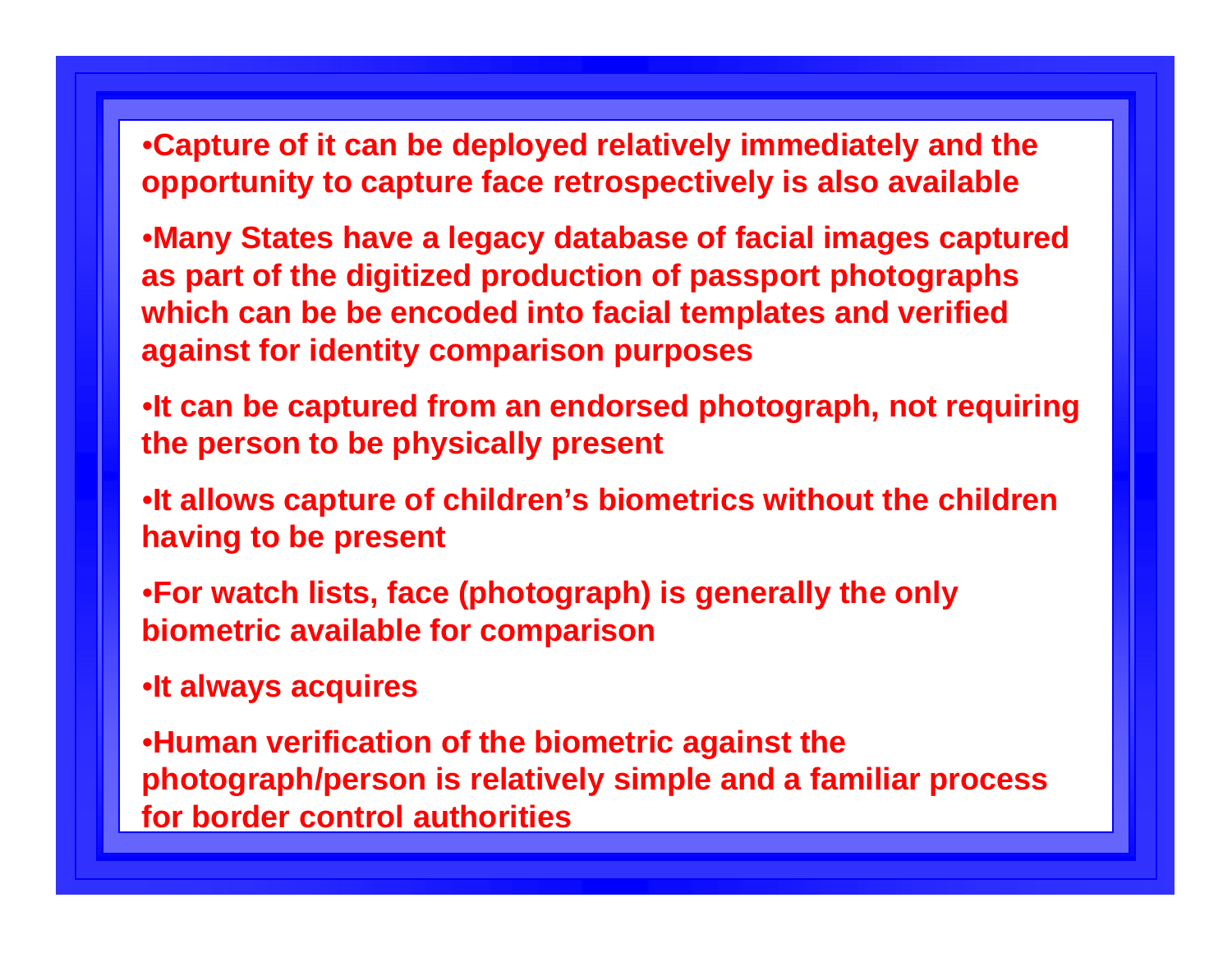#### **NEW ORLEANS RESOLUTION 21 March 2003**

In order to clarify NTWG Resolution N001 of June 28, 2002 (commonly referred to as the "Berlin Resolution"), and taking into account recent developments in data storage technologies, the NTWG hereby resolves:

ICAO TAG-MRTD/NTWG recognizes that Member States currently and will continue to utilize the facial image as the primary identifier for MRTDs and as such endorses the use of standardized digitally- stored facial images as the globally interoperable biometric to support facial recognition technologies for machine assisted identity verification with machine-readable travel documents.

ICAO TAG-MRTD/NTWG further recognizes that in addition to the use of a digitally stored facial image, Member States can use standardized digitally- stored fingerprint and/or iris\* images as additional globally interoperable biometrics in support of machine assisted verification and/or identification.

Member States, in their initial deployment of MRTDs with biometrics identifiers, are encouraged to adopt Contactless IC media of sufficient capacity to facilitate onboard storage of additional MRTD data and biometric identifiers.

\* at the time the resolution was made, the endorsement of iris was "subject to the resolution of intellectual property issues". At its meeting in The Hague in February 2004, NTWG determined that on the basis of subsequent correspondence, these issues have now all been resolved to the satisfaction of NTWG.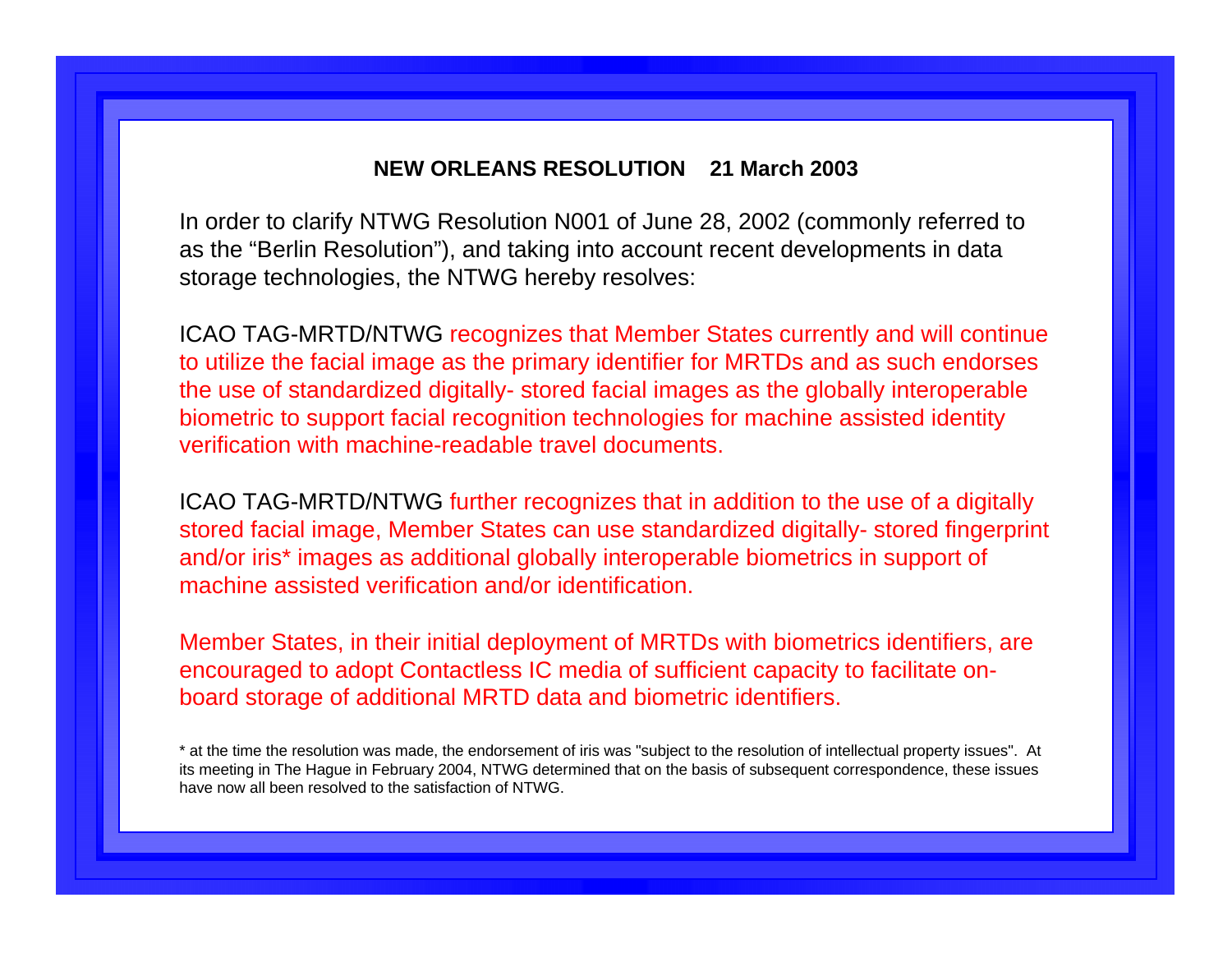#### **The Logical Data Structure (LDS) Technical Report**

**To ensure global interoperability for machine reading of stored details, TAG/MRTD initiated the development of a standardized organization of data ("Logical Data Structure" or 'LDS') for the recording of details in a capacity expansion technology.**

**As part of this work, unique 'mappings' – ways of storing the Logical Data Structure - were developed to ensure optimal recording for each capacity expansion technology, as well as compliance with published International Standards specific to that technology.**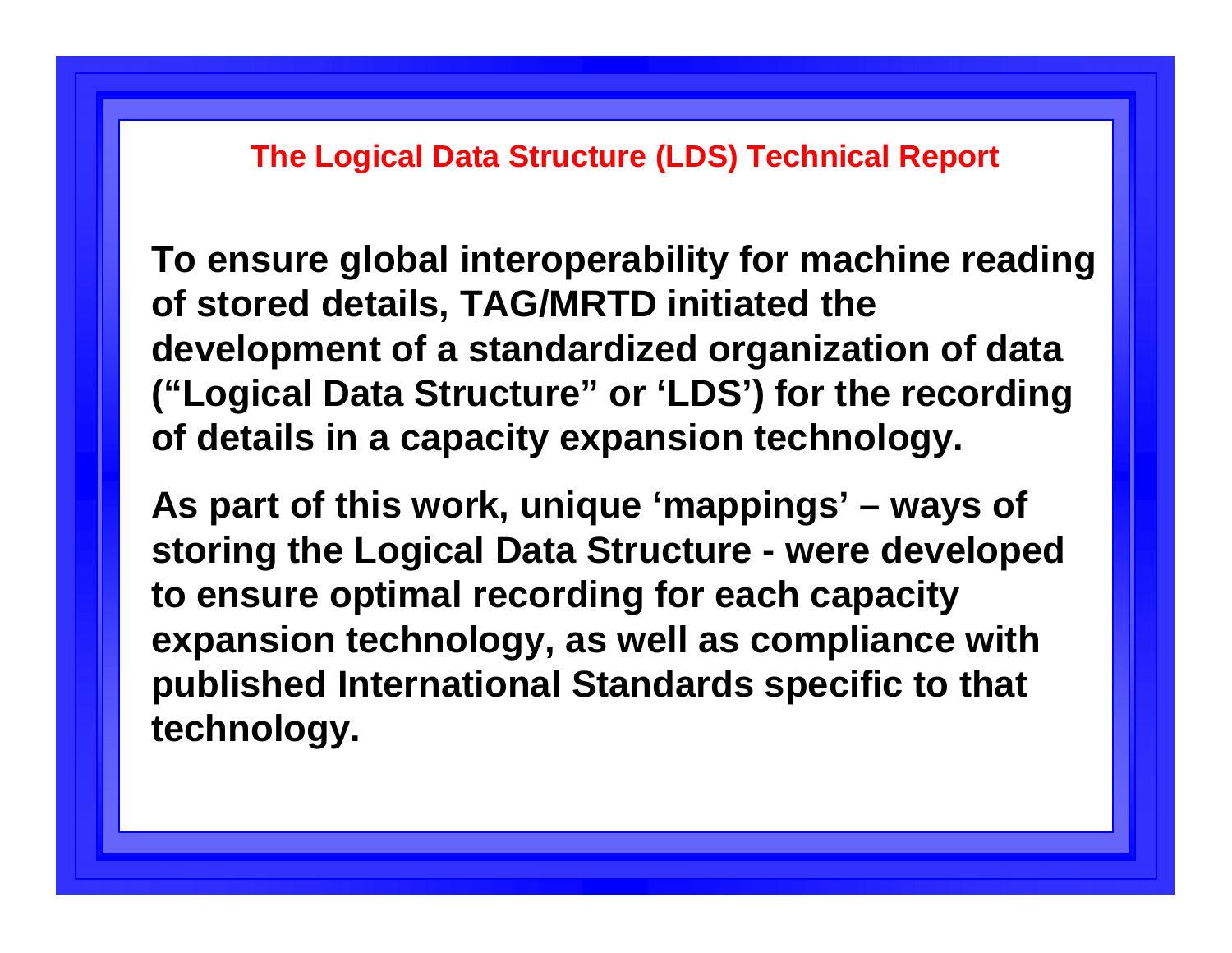#### **The PKI Issue**

**The ICAO PKI initiative is intended to provide standards and a simple international infrastructure to support digital signatures applied to machine readable passports.**

**These digital signatures are particularly intended to permit authentication of basic data as contained in the machine readable zone of the passport, plus digitized biometrics and other data, that are stored in the passport's chip.**

**The** *PKI Technical Report* **presents a customized approach that will enable the MRTD community to fast-track implementation of this application for MRTDs with IC Chip read-only access, and take advantage of its benefits without attempting to address larger PKI policy issues and complex hierarchies. Certificates are used for security purposes, along with a proposed methodology for public key (certificate) circulation to member States, and the infrastructure is customised for ICAO purposes.**